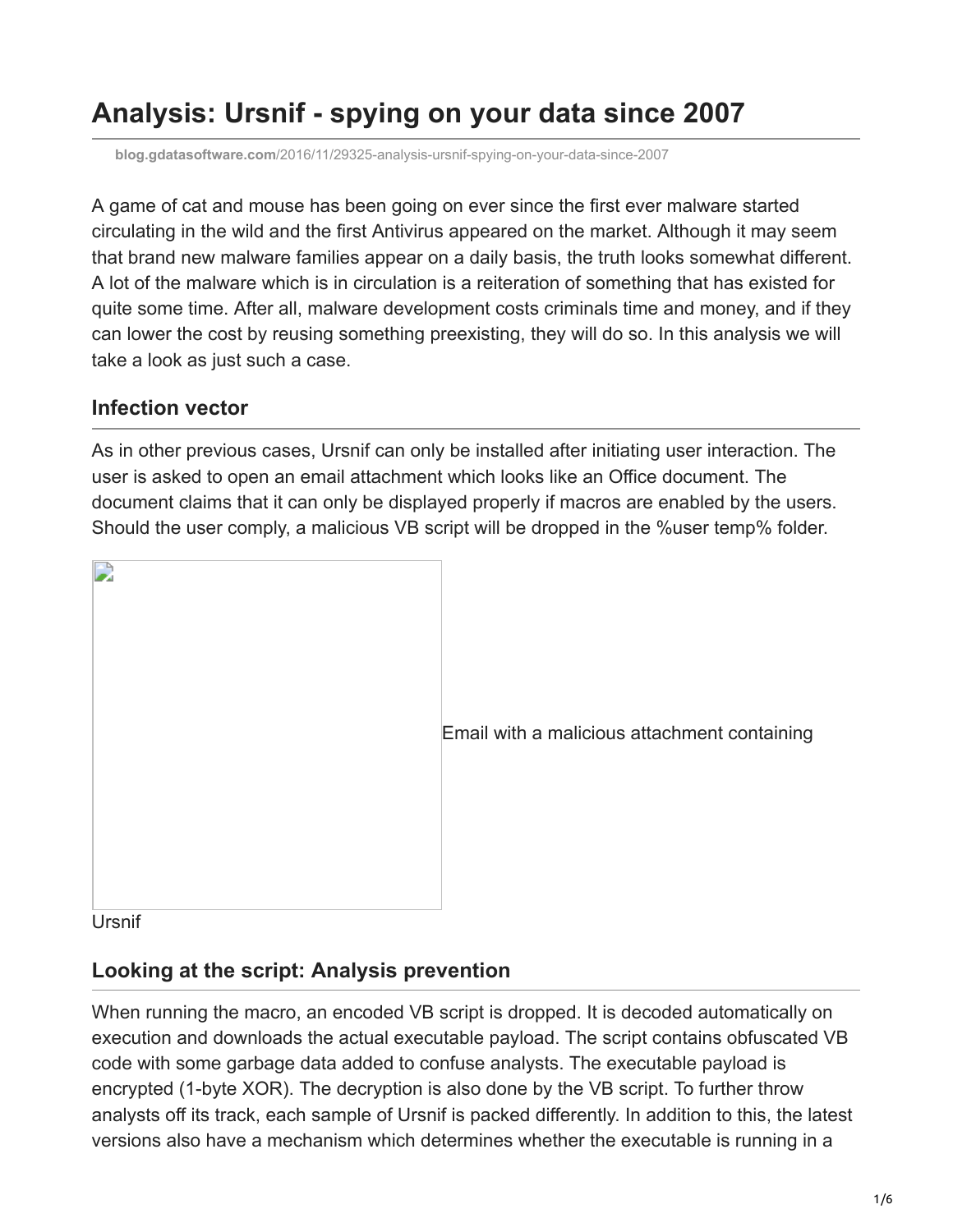virtual machine. To check if this is the case, several system parameters are queried. In this case, the hardware information of the disk drive is queried using SetupDiGetClassDevsA to open a handle to device information set as well as two other APIs (SetupDiEnumDeviceInfo and SetupDiGetDeviceRegistryProperyA) .

If Ursnif finds itself running inside a virtual machine, it will just terminate and take no further action. The purpose of this is to hinder analysis - most analysts tend to use virtual machines for their work.



#### **C2 communications**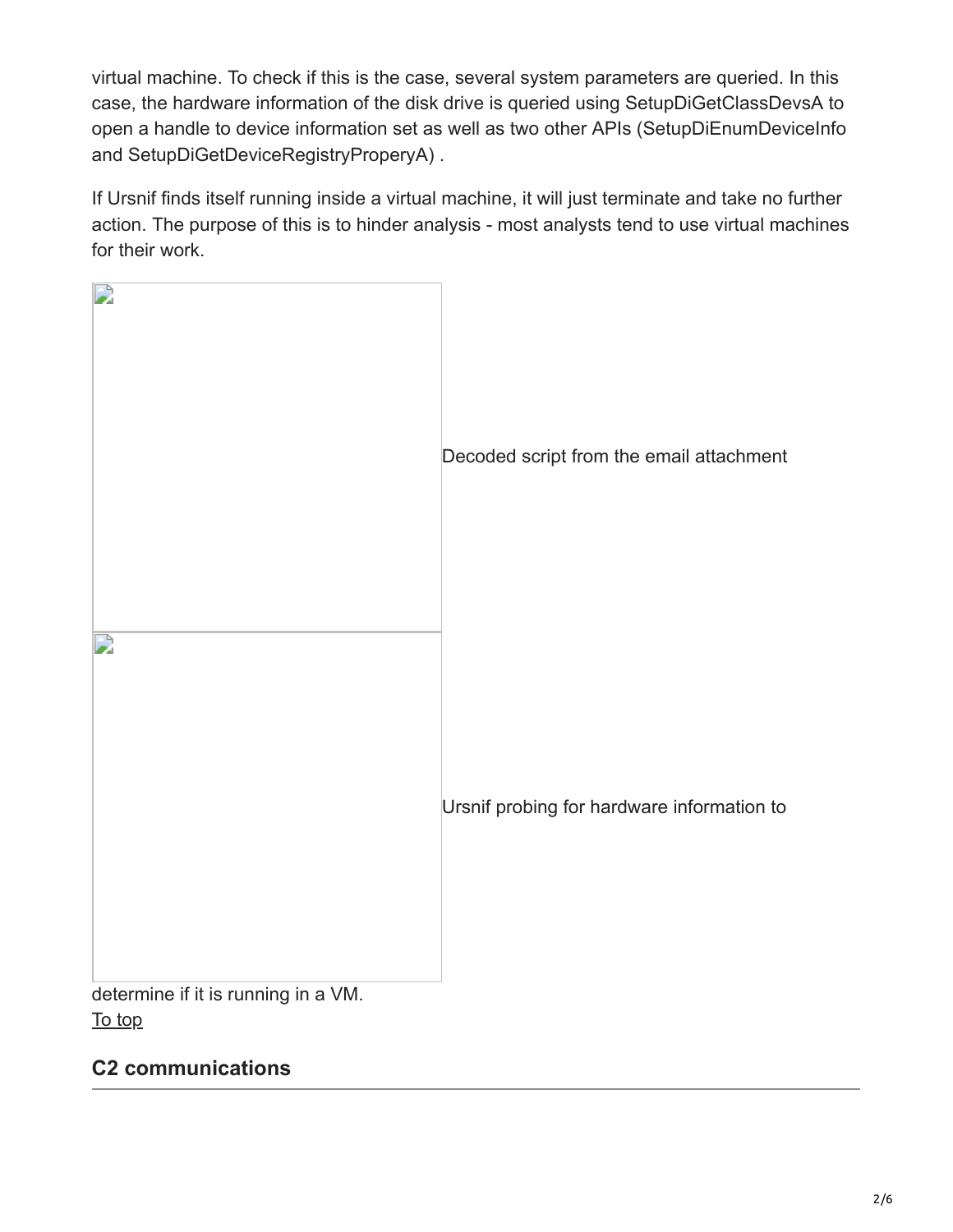Like many types of malware, this one also communicates with a Command & Control (C2) server. In order to make it more difficult to pinpoint those, the domain names are often generated locally as opposed to hard-coding them. Those domain names are calculated using a Domain Generation Algorithm (DGA). What is remarkable about this malware exhibit is the way in which the domains are generated. As a 'data source' for its DGA it uses some well-known websites and takes bits of text that are used to generate C2 domains.

Fun fact: the authors appear to have a sense of humor, too, albeit a twisted one; among the texts used as data sources, there is one from Apple's website ([opensource.apple.com/source/Security/Security-29/SecureTransport/LICENSE.txt](http://opensource.apple.com/source/Security/Security-29/SecureTransport/LICENSE.txt)) ) as well as RFC 1237 (Guidelines for OSI NSAP (Network Service Access Provider) Allocation in the Internet) from the IETF website.

## **Data exfiltration via HTTP POST**

Ursnif is capable of collecting a user's system activity, including keystrokes, new connected devices, running application, network traffic and browser activity. This data is written to a compressed file (ZIP compression) and stored in the %user temp% folder. It is named as {random 4 hexadecimal char}.bin.

The C2 URL contains an "/images" section, followed by a blob of encoded data as well as an extension. The encoded data blob contains additional information such as bot ID (unique identifier of the infected machine), the build version of the malware, the infected machine's OS version, its public IP, the name of the file about to be uploaded the server ID and the file type. This information is encrypted using AES 256 with an additional layer of base64 encoding. The locally stored and compressed data is then uploaded to the C2 server using HTTP POST.

To raise less suspicion, slashes are added at random; special characters are substituted with their equivalent hex value with an added underscore as a prefix. The URL then looks more or less legitimate, in case the C2 communication shows up in a log file.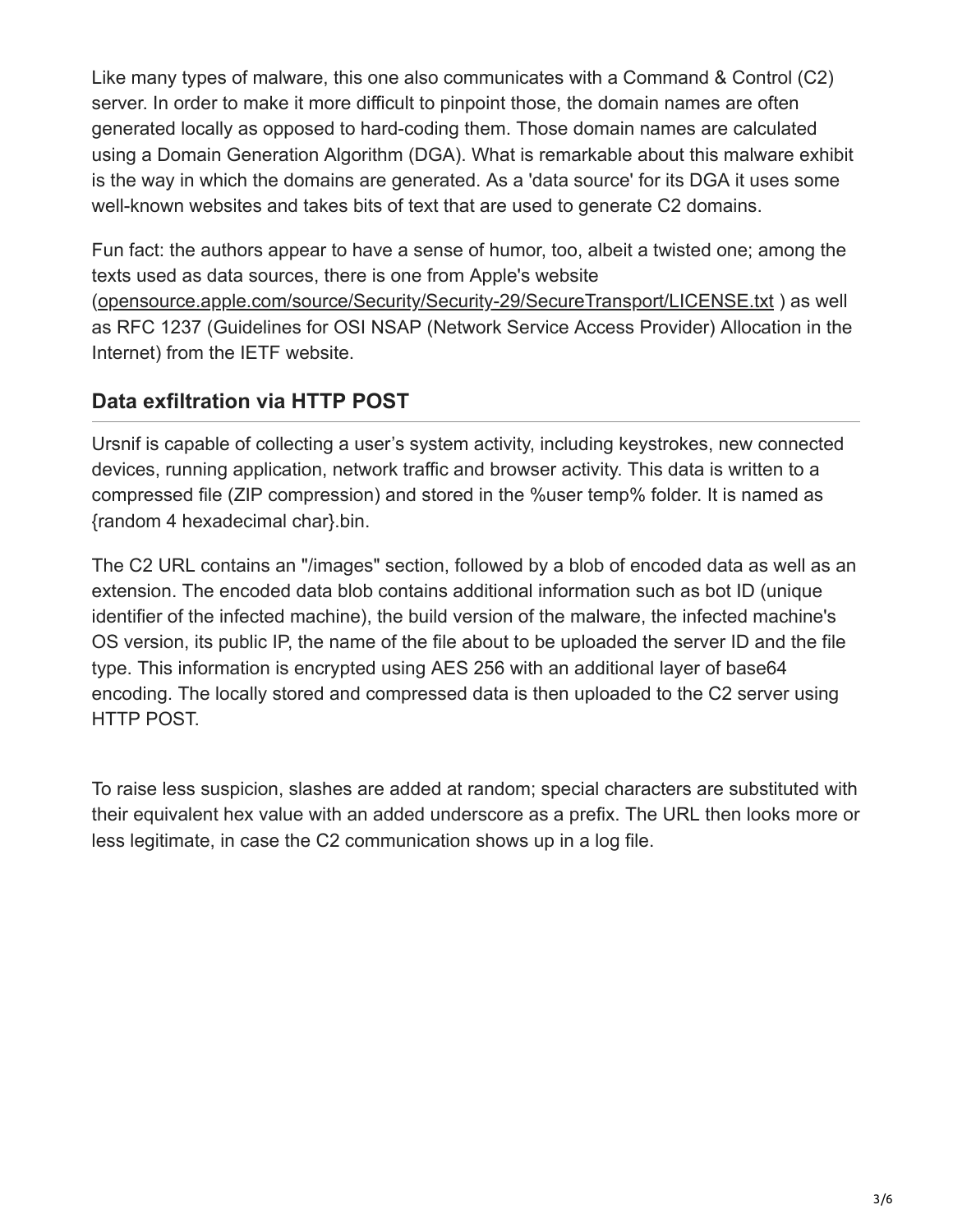

[U](https://blog.gdatasoftware.com/fileadmin/web/general/images/blog/2016/11_2016/ursnif_CC_Communication.png)rsnif communicating with its C2 server. The long

URL with the encoded and encrypted data is visible at the top.

## **Persistence, Hooking & Processing of External Commands**

Once installed, Ursnif attempts to inject its components into a running instance of explorer.exe. Should this fail, it will start a new instance of svchost.exe and injects its component into this process instead. Subsequently, it hooks the APIs of widely used browsers, in this case Chrome, Opera, Internet Explorer and Firefox. As soon as a user visits a predetermined banking or payment website, Ursnif performs a web inject to steal any login credentials. Monitored websites include (but are not limited to): \*wellsfargo.com\*,

\*.bankofamerica.com\*, \*paypal.com\*, www.amazon.com/ap/signin\*,

\*.americanexpress.com\*, www.chase.com\*, www.discover.com and online.cit\*.com\*

Ursnif is also known to be able to accept and execute external commands it receives from its server. Should Ursnif receive the command to perform the function LOAD UPDATE, it will convert the command to CRC hash "0xA172B308". This value is then compared against a local list of hashed commands and will only be executed (using named pipes) if the hash value matches the local list. This is to ensure that analysts cannot just blindly feed a list of frequently used commands into a given payload to see which input triggers any reaction. The infected machine in return will report the request status as well as the execution time back to the C2 server.

## **Conclusion**

As outlined earlier, criminals usually do not make attempts to reinvent the wheel. They stick with what has been tried and tested before rather than develop something new from the ground up. There are other examples for this as well, such as ransomware which is based on the "Hidden Tear" source code that was originally intended to be used for educational purposes.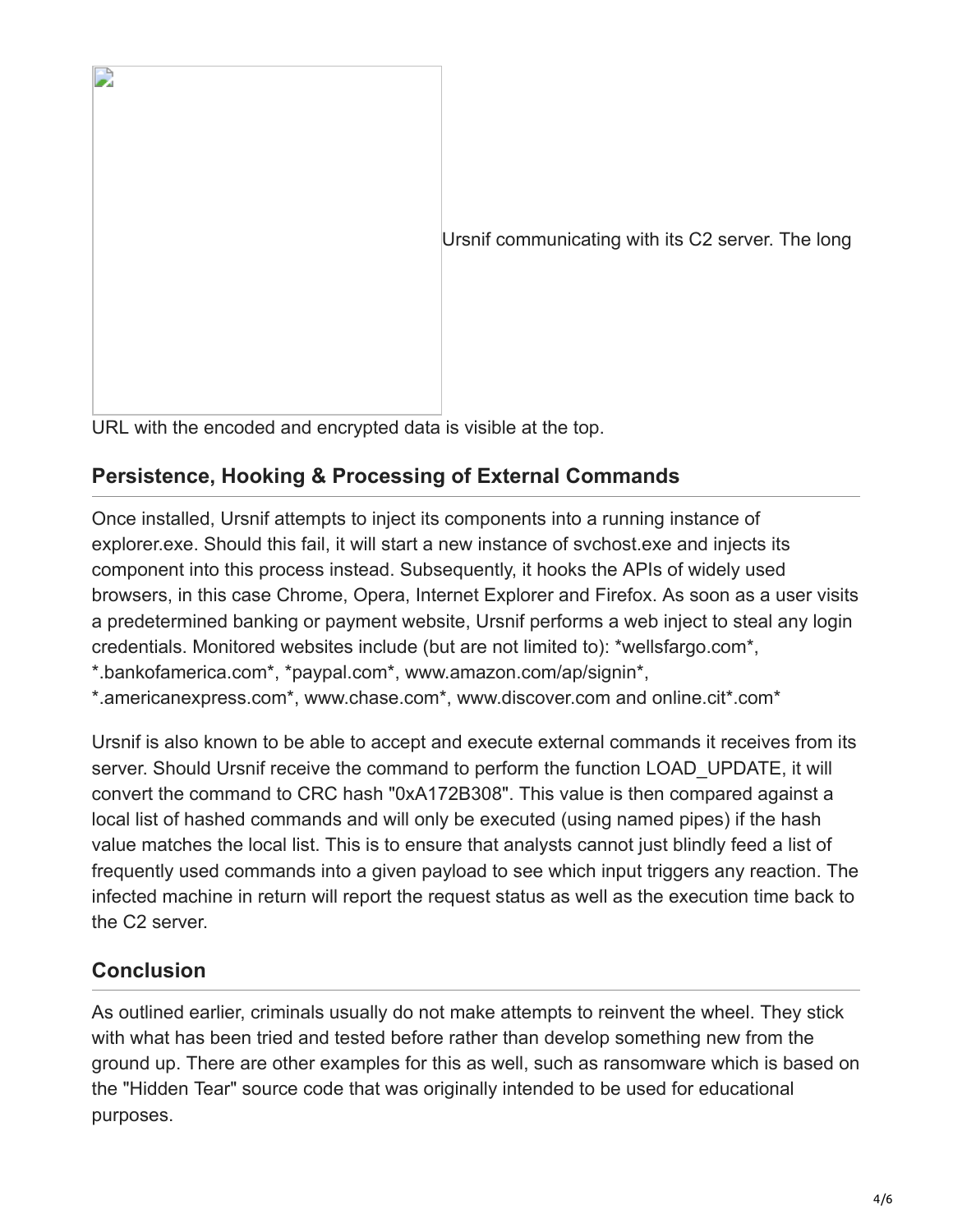Ursnif has been around for quite a while now. The first version appeared in 2007. Back then it was a competitor of the ZEuS banking malware. This goes to show that, at least in the world of malware, "old" does not mean "dead" or "inactive", because Ursnif is quite the opposite. Its source code is available online. This makes it easier for online criminals to add new features that suit their own needs. The reliance on well-known tools is pretty common and even applies to [modern APT scenarios.](https://www.gdata.de/blog/2016/11/koenig-im-eigenen-reich-3)

G DATA customers are protected from this on multiple levels. Besides having signatures, our BankGuard technology reliably detects any attempts by malware to hook into a browser to steal data. In addition to this, our Behavior Monitoring detects behavioral patterns which are associated with malicious software.

**IoC list**

IOC

Campaign with password-protected word document:

Word document file - 62443895379ab934ad0621c8a2e084414862cd6daa4fa1d09370a6d3e5de3d9b

Dropped VBS - 97d382d6eb5f2113dcbad702b43c648a34c9f2b516da27b0ce2cb2493e93171b

Payload Gozi/URSNIF - 9db26083ffe1e1c83f47464a047e46e579787bea2ae945fb865f5cc588b86229

Unpacked sample - 51f81493dd1c34c8909d65060b7e96e301e3ec38741660a1248fdc1203b543e8

32 bit DLL module - 668ac0ef90e0db8dd33020335f43505d1afce803b7e659d51e3be2bdcc933c5f

64 bit DLL module – 95921f6bde5e4d71fd4308822db46ce46b646d863037f89f236da7f0337c57d4

Other campaign:

Word document file - 371a81358595c639eb290516d763e2c9cfa1dda1506b0deb37c46504d31a79ea

Dropped VBS - 4d345043c03c09212abef68d84a82102d8409157b00bf89d9dc6f4b98238927e

Payload Gozi/URSNIF - 172f359baa478d80a9a8eccde0393e3fb8a58f0444a1b71d99d87c6a50855297